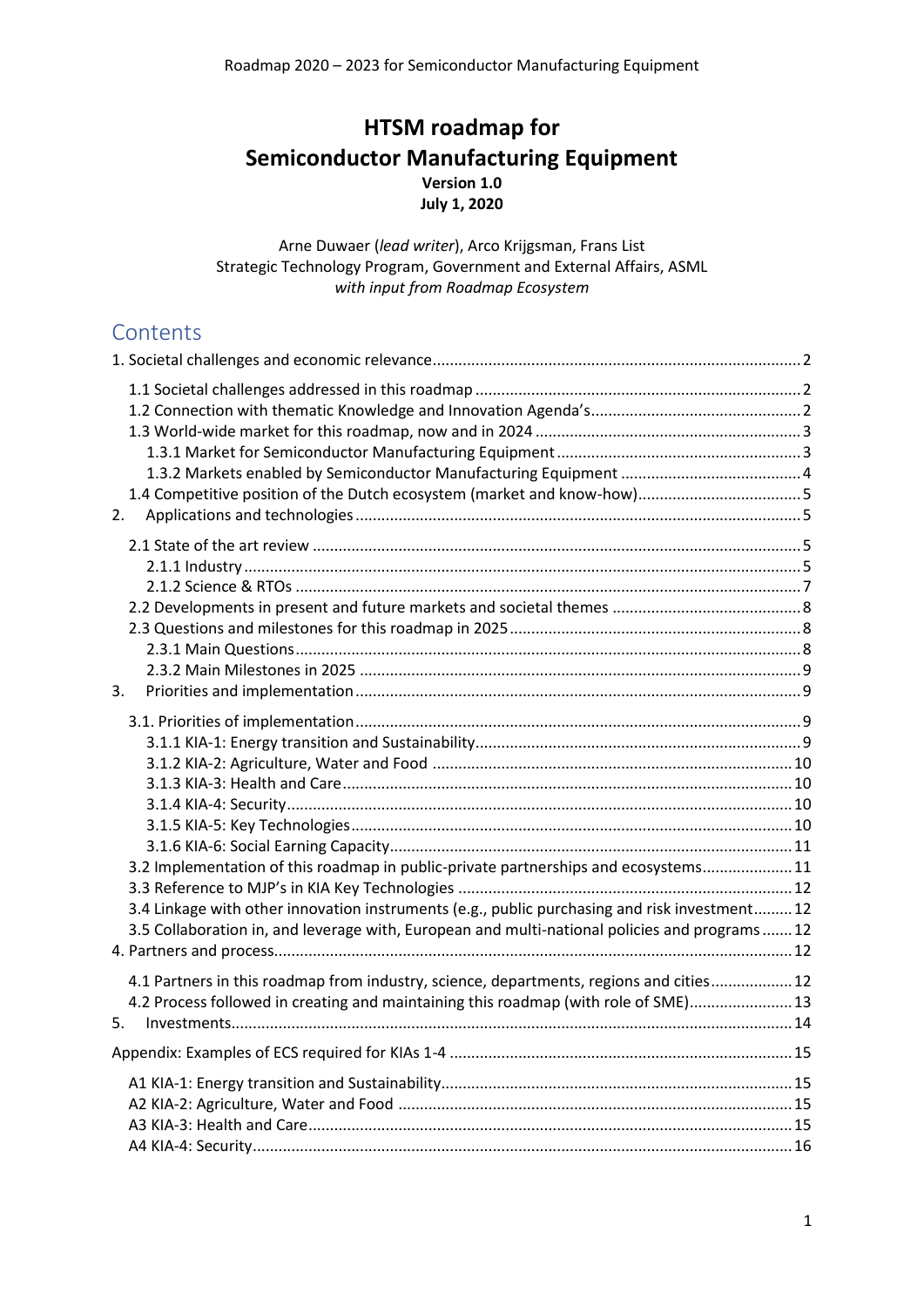# <span id="page-1-0"></span>1. Societal challenges and economic relevance

# <span id="page-1-1"></span>1.1 Societal challenges addressed in this roadmap

This roadmap finds its origin in the *challenging demands* coming from *society* for Electronic Components and Systems ("ECS") with more/other functionality and more embedded electronic computing power to enable:

- Electronic devices for consumers, like calculators, desktop PCs, Mobile Phones, Laptop/Notebook PCs, LED lamps, Flat Panel Displays, Digital Radio/TV, PDAs, Digital Cameras, Game Consoles, Smartphones, Tablets, Internet-of-Things devices, Driver-Assist/Hybrid/Electric Cars, and Rooftop Solar Energy Systems;
- Electronic devices for professional applications, like medical devices, industrial devices and communication & computation devices such as for massive data centres with High Performance Computers for Cloud Computing;
- Wired (cables, optical fibers) and wireless networks (WiFi,  $3G \rightarrow 4G \rightarrow 5G \rightarrow ...$ );
- Solutions for societal challenges in domains, like "Energy transition and Sustainability", "Agriculture, Water and Food", "Health and Care" and "Security".

Because of this continuous demand for more, faster, smaller, less power consumption and more diversification, there is continuous pressure to continue Moore's law by pushing limits of *available* technology to the next level of performance and by developing *new* technology when existing technology does not bring the benefits required by the next generation devices and applications.

Over the past 5 decades, this has evolved into a thriving digital value chain, in which Semiconductor Manufacturing Equipment forms the base by enabling the manufacturing of the required ECS, i.p. of: IC-modules for very high-density interconnect with silicon interposer ("chiplets"), ICs, Packages of ICs, and of Boards with ICs.

Progress in computing power, sensing, actuation, connectivity and data storage drives innovation through technology advances in many other industries:

- *Using evolving state-of-the-art ECS* (sub-system and system manufacturers);
- *Relying on evolving state-of-the-art* ECS (like software and services industries with underlying Artificial Intelligence, Augmented Reality and Cloud Computing technology development).

This has resulted in many high-value jobs. It has become a major societal challenge to defend and extend this. The Semiconductor Manufacturing Equipment Industry in the Netherlands is determined to continue innovations to beyond state-of-the-art well into the coming decade in order to meet societal demands and challenges that require advanced ECS-based systems and ECS-enabled software & services.

# <span id="page-1-2"></span>1.2 Connection with thematic Knowledge and Innovation Agenda's<sup>1</sup>

Semiconductor Manufacturing Equipment also enables many solutions pursued in the "Knowledge and Innovation Agendas" ("KIAs") that address, through ECS, additional societal challenges specified by the Dutch government. This will be explained in Section 2.2 ("Developments in present and future markets and societal themes"), in Section 3.1 ("Priorities of implementation"), and in the Appendix.

<sup>1</sup> <https://www.topsectoren.nl/innovatie>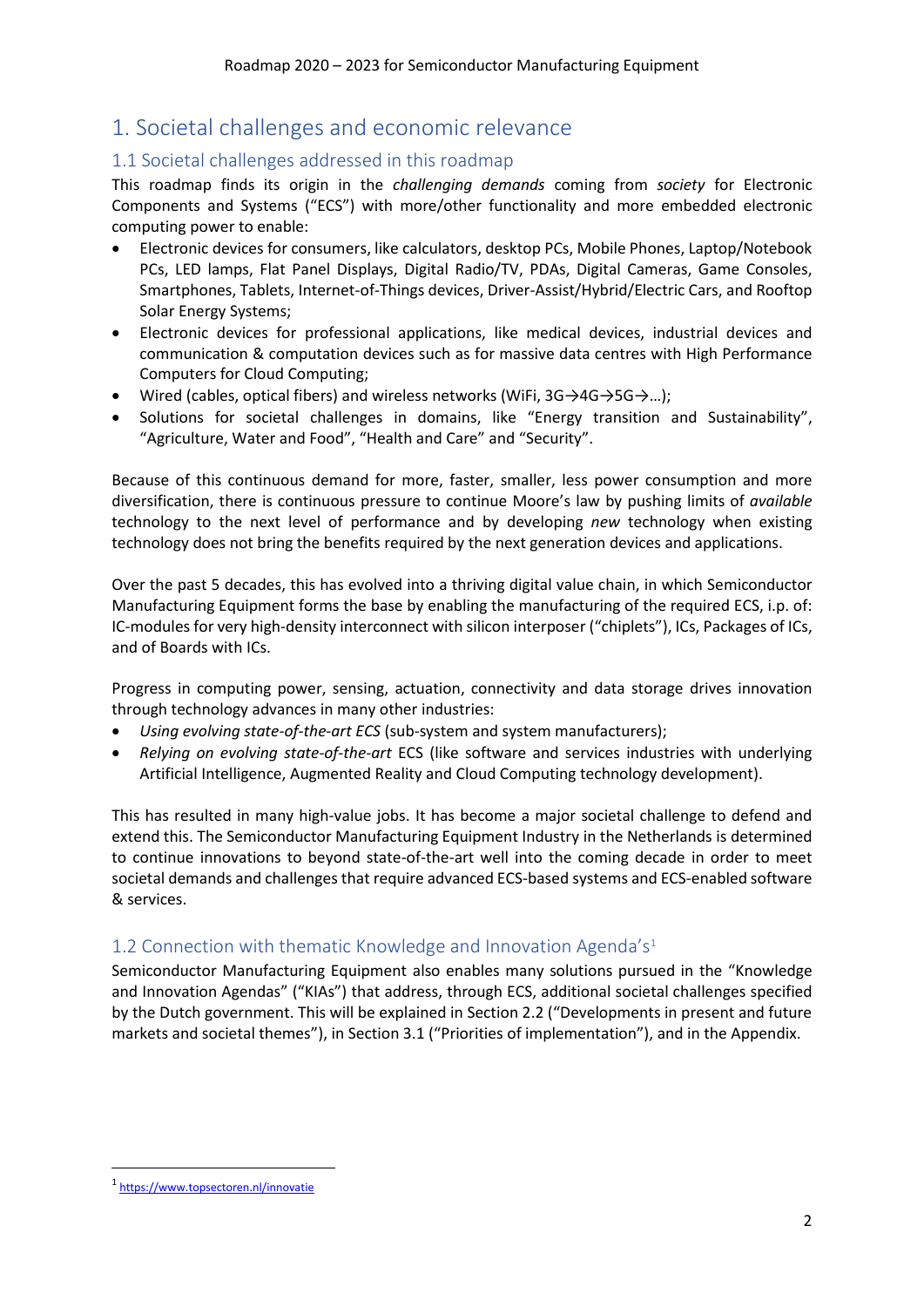## <span id="page-2-0"></span>1.3 World-wide market for this roadmap, now and in 2024

### <span id="page-2-1"></span>1.3.1 Market for Semiconductor Manufacturing Equipment

According to VLSI Research (4/2020) the world market for Semiconductor Manufacturing Equipment is as indicated in Figure 1. This figure shows that the maximum addressable market for Wafer-Fab equipment in 2019 is by far the largest segment of the total market (in NL addressed by e.g. ASML, ASMI and Thermo-Fisher with their ecosystems), followed by Test Equipment that is a factor 10 smaller (without major Dutch players listed in the market overview of VLSI Research), and by Assembly Equipment (factor 17 smaller, in NL addressed by e.g. BESI).

| <b>Semiconductor Manufacturing Equipment</b> |                                |                     |  |  |  |  |
|----------------------------------------------|--------------------------------|---------------------|--|--|--|--|
| 2019: \$61,7B                                |                                |                     |  |  |  |  |
| 2024: \$80,1B                                |                                |                     |  |  |  |  |
| Wafer-Fab                                    | <b>Assembly</b><br><b>Test</b> |                     |  |  |  |  |
| Equipment                                    | <b>Equipment</b>               | Equipment           |  |  |  |  |
| 2019: \$53,2B (86.2%)                        | 2019: \$3.0B (4.9%)            | 2019: \$5,5B (8.9%) |  |  |  |  |
| 2024: \$69,6B                                | 2024: \$4,0B                   | 2024: \$7,2B        |  |  |  |  |

The size of the addressable markets and the market shares of Dutch companies, directly reflect the amount of R&D and R&D-investments by Dutch companies addressing those markets, which in turn determines the amount of in-cash/in-kind support of these companies for R&D by Universities and RTOs eligible for "PPS/TKI-allowance".<sup>4</sup>

#### *1.3.1.1 Wafer-Fab Equipment*

According to VLSI Research (4/2020), the world market for Wafer Fab Equipment consists of Cleaning & Etching Tools (28%) , Deposition & Related Tools (25%), Lithographic & Mask Making Equipment (27%), Process Diagnostic Equipment (12%; including metrology), Chemical Mechanical Polishing Equipment, Ion Implanters, Other Equipment.

Examples related to the Netherlands:

- ASML (with head office in Veldhoven) and its ecosystem of partners and suppliers address the Lithographic Equipment with built-in Measurement/Diagnostic Equipment for Holistic Lithography. Into the total Wafer-Fab Equipment market of \$53,2B in 2019, ASML sold €11.8 billion (~\$13,1 billion, so ~ **25%** of the addressable world market, with 100% for EUV Lithographic Scanners).<sup>5</sup>
- ASMI (with head office in Almere) sold into the total Wafer-Fab Equipment  $\epsilon$ 1.284 billion (~\$1.4billion, so ~ **2.6%** addressable world market share).<sup>6</sup> ASMI's Atomic Layer Deposition ("ALD") Product lines enjoyed strong double-digit growth in 2019, with ALD continuing to represent more than half of the ASMI equipment revenue. ASMI's other product lines also contributed strongly, led by the Epitaxy product line.
- ThermoFisher Scientific (head office in USA) has its main R&D and manufacturing site for high-end Transmission Electron Microscopes ("TEM") in Eindhoven. High-end TEM includes product lines for the semiconductor market, in which ThermoFisher is the market leader. According to VLSI Research, ThermoFisher (with a total revenue of \$5.5Billion of the Analytical Instruments Group

<sup>&</sup>lt;sup>2</sup> [https://view.publitas.com/cfreport/besi-annual-report-2019/page/1,](https://view.publitas.com/cfreport/besi-annual-report-2019/page/1) see Annual Report 2019 and VLSI Research-April2020 for Wafer-Fab Equipment.

<sup>3</sup> VLSI Research, 4/2020; 2024 values: calculated using same growth as predicted for Wafer Fab Equipment

<sup>4</sup> <https://www.rvo.nl/subsidie-en-financieringswijzer/pps-toeslag-onderzoek-en-innovatie>

<sup>5</sup> <https://www.asml.com/en/investors/annual-report/2019>

<sup>6</sup> [https://www.asm.com/Downloads/2019\\_ASMI\\_Annual\\_Report.pdf](https://www.asm.com/Downloads/2019_ASMI_Annual_Report.pdf)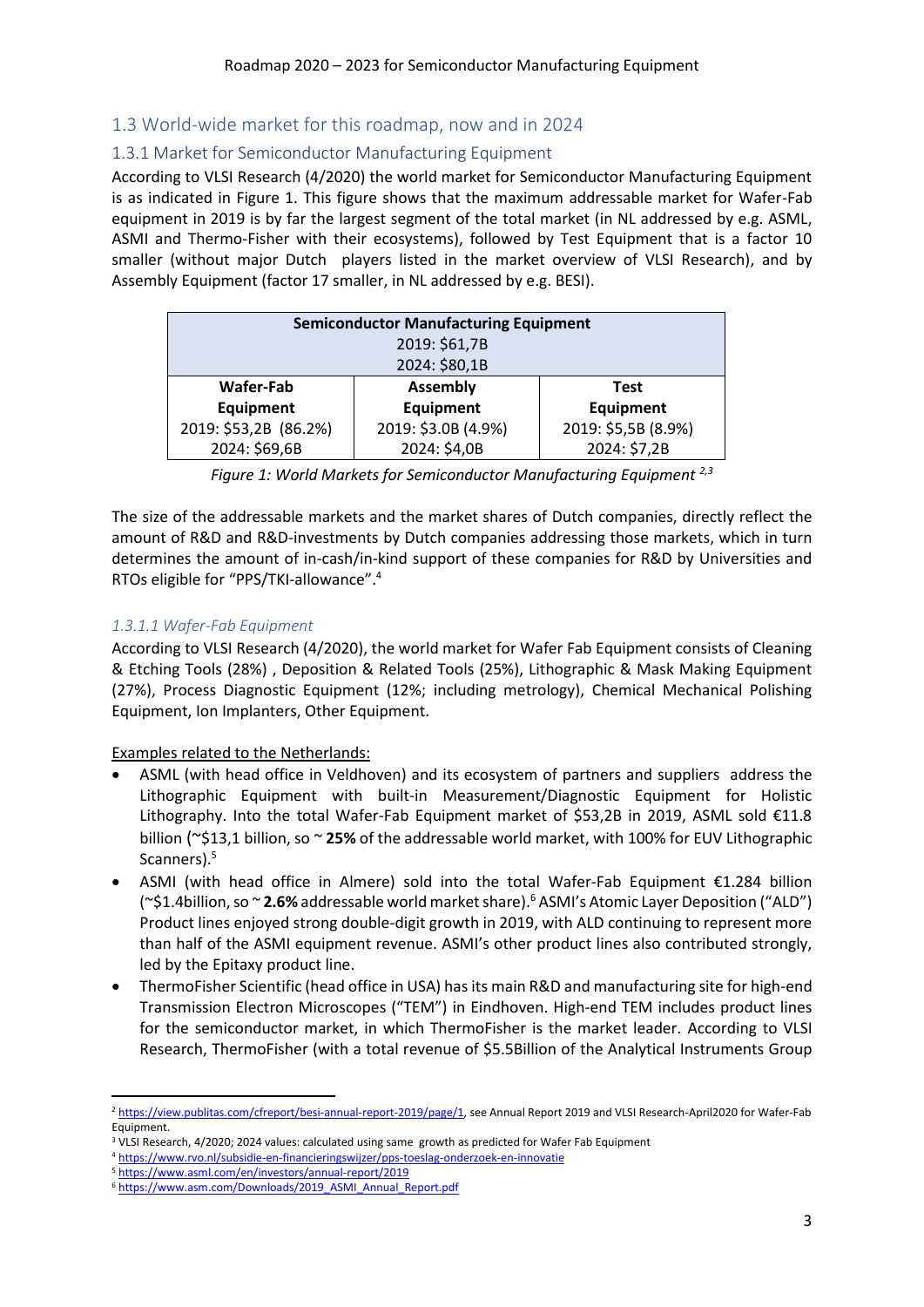to which ThermoFisher Eindhoven belongs) sold \$199million (so ~3.8 ‰ of the addressable worldmarket share) into the Wafer-Fab Equipment market.

• The Dutch Semiconductor Manufacturing Equipment suppliers form vibrant ecosystems together with OEM module supplierslike VDL-ETG, Demcon, Prodrive, Sioux and others. These OEM module suppliers also supply to other international Semiconductor Manufacturing Equipment companies.

#### *1.3.1.2 Assembly Equipment*

According to VLSI Research (7/2019), the world market for Assembly Equipment amounted in 2019 to \$3,0B and consists of Equipment for Wire Bonding (~ 23%), Die Attach (~30%), Packaging (~18), Plating (1%) and Other (Inspection, Dicing;  $\approx$  28%).<sup>7</sup>

#### Examples related to the Netherlands:

- BESI (with head office in Duiven) sold €356 million (~\$395 million, so ~ **13%**), with most revenue (~80%) generated with Die Attach Equipment (82%), followed by Packaging Equipment (15%) and Plating Equipment (3%).<sup>8</sup>
- Other companies, like Boschman, K&S (with Head Quarters in Singapore with part of its R&D in the Netherlands), and Solmates.

#### *1.3.1.3 Test Equipment*

According to VLSI Research (6/2019), the world market for Test Equipment was in 2019 \$5.5B and consists of T&M systems to optimize production of ICs for Memory, Logic, System-on-Chip, Micro Processors, Graphics Processors; Wireless Communications, etc.

#### Example related to the Netherlands:

This market is dominated by large players like Advantest (Headquarters in Japan) and Teradyne (Headquarters in the USA). VLSI research (listing threshold  $>$   $\sim$  0.1MS) does not list Test Equipment companies in the Netherlands with revenue from sales of Test Equipment.

### <span id="page-3-0"></span>1.3.2 Markets enabled by Semiconductor Manufacturing Equipment

The Semiconductor Manufacturing Equipment Industry enables many markets beyond its own market, with a total value that far exceeds the value of its own business (see Figure 2). Hence, continued innovations in this equipment enables continued innovations in many large markets.

Moreover, because the Semiconductor Manufacturing Equipment Industry is a front runner in several key technologies (like mechatronics and optics), this industry is an enabler for other high-tech industries and markets, such as equipment for bio-medical instrumentation, or space & astronomy instrumentation.

<sup>7</sup> The 2019 world market (\$3.0B) for Assembly equipment was significantly less than the 2018 world market (\$4.5B).

<sup>8</sup> [https://www.besi.com/fileadmin/data/Investor\\_Relations/Investor\\_Presentations/Investor\\_Presentation\\_May\\_2020.pdf](https://www.besi.com/fileadmin/data/Investor_Relations/Investor_Presentations/Investor_Presentation_May_2020.pdf)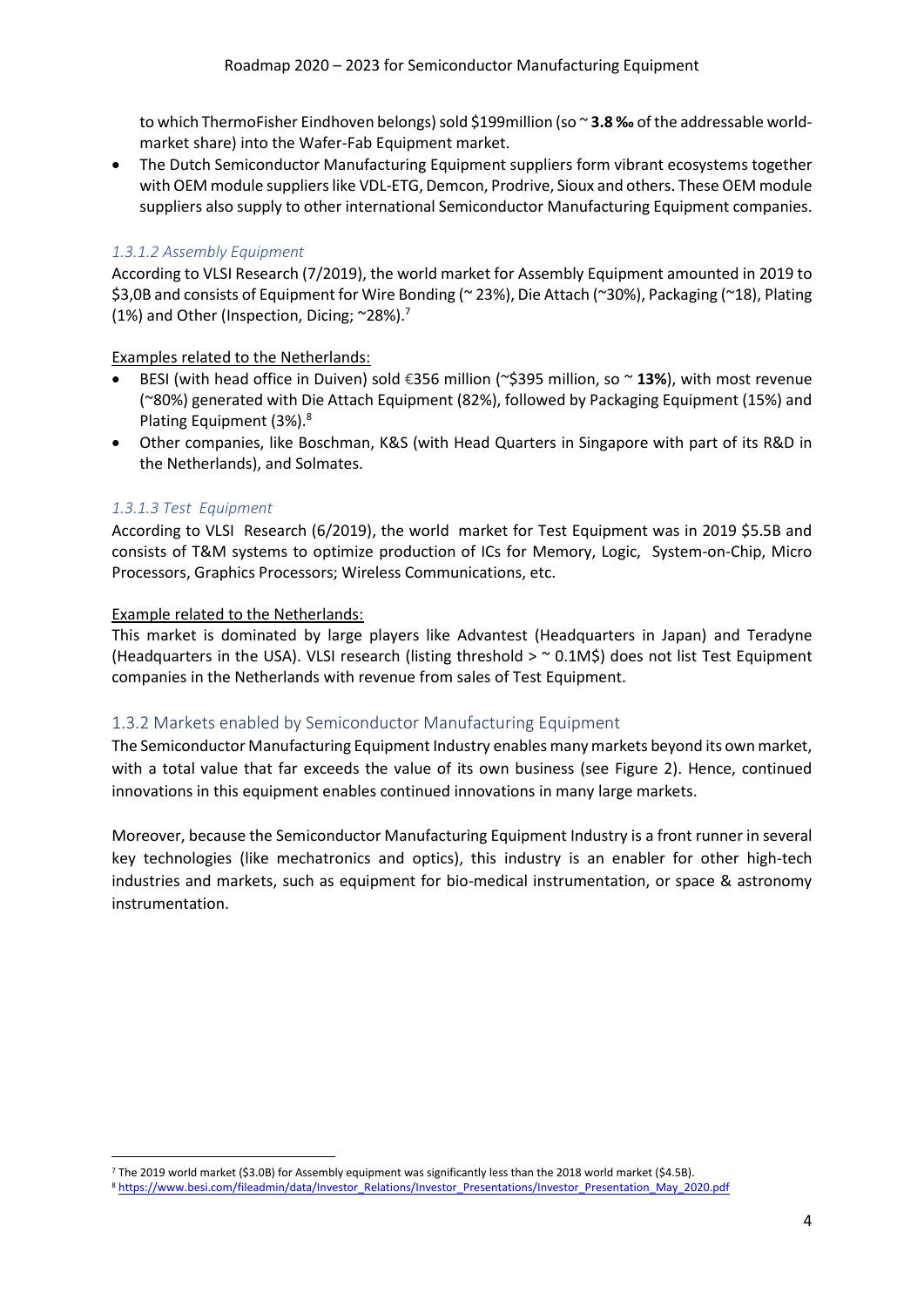

*Figure 2. Markets enabled by Semiconductor Manufacturing Equipment.<sup>9</sup>*

# <span id="page-4-0"></span>1.4 Competitive position of the Dutch ecosystem (market and know-how)

- The Netherlands has a strong global position for Semiconductor Manufacturing Equipment. This has been quantified with examples in Section 1.3.1.
- This strong global position is co-enabled by many Dutch OEM suppliers, like VDL ETG, Demcon and Prodrive.
- The strong global position is also co-enabled by world-class know-how and knowledge, both in the companies and in Dutch Universities and RTOs (like ARCNL, TNO).
- As a result of this strong global position of Dutch companies, the Dutch ecosystem for Semiconductor Manufacturing Equipment Industry has an important contribution to the European sovereignty and to the earning power of the Netherlands.

# <span id="page-4-1"></span>2. Applications and technologies

## <span id="page-4-2"></span>2.1 State of the art review

### <span id="page-4-3"></span>2.1.1 Industry

Continuous innovation over the past 5 decades, has enabled major innovations in the industries using/applying ever improving ECS, *co-enabled by important Dutch inventions*. Proof can be found in the introduction by:

- ASML of Extreme Ultra Violet Lithography for leading edge logic and memory technology for sub 5nm IC-nodes;
- ASMI of several high-productivity systems to deposit enabling new materials by (Plasma-Enhanced) Atomic Layer Deposition and Epitaxial Depositions;
- BESI of Advanced Packaging Equipment for Exposed Die Molding Wafer Level Packaging (WLP);
- ThermoFisher of Transmission Electron Microscopy to measure and qualify materials and transistor structures down to the atomic scale.

<sup>9</sup> <https://efecs.eu/publication/download/presentation-khalil-rouhana.pdf>

<http://www.decision.eu/wp-content/uploads/2020/02/ECS-study-presentation-of-Key-findings.pdf>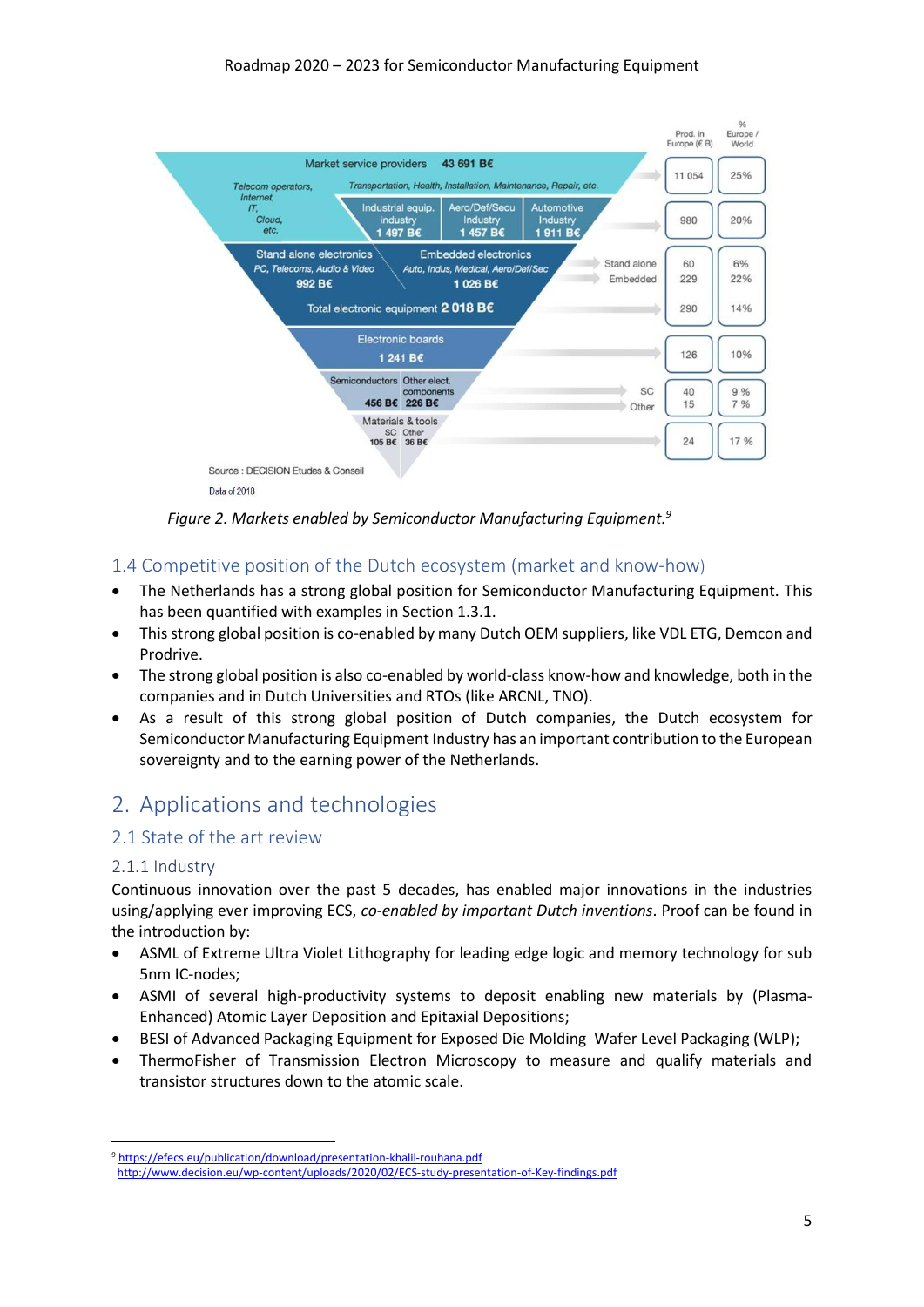#### *2.1.1.1 Wafer-Fab equipment*

The *forefront* of Wafer-Fab Semiconductor Manufacturing Equipment is currently lithography for *Logic* and *High-Performance Memory* which is used mainly in portable devices as well as advanced cloud computing and data storage platforms. Currently, double, triple and quadruple patterning is used with immersion (DUV) lithography, and single patterning EUV lithography is used to realize line widths of less than ~ 14 nm for IC nodes of 7nm and lower, and 3D NAND Memory with 128 layers and more. Creating a leading edge IC nowadays is a process consisting of several hundreds of individual steps, including a significant number of patterning steps. A state-of-the-art IC-Fab typically applies EUV for the critical patterning layers, and iDUV for the less critical layers, with mix-and-match performance of EUV and iDUV equipment to secure correct relative placement (Overlay) of each layer with an accuracy of 2.5 nm.

The reduction of line widths is a major drive in the industry, since it reduces production cost, improves performance and the quality of the manufactured products, and reduces energy consumption. Continuous increase of the device density (number of devices per unit of area) is the first business principle that makes commercial success in the semiconductor industry.

Enabled by current Deposition, Litho, Etch, Processing and Metrology tools and their performance, the 5nm technology node is about to be ramped-up by market leaders and solutions for 3nm and beyond are being explored. Given the complexity of the systems, development of new tools and equipment needs to start in time, usually some 2 IC-nodes ahead of the state of the art used in IC manufacturing. Of profound importance for the manufacturing equipment for deposition and etch technologies is the continuing search for advanced enabling materials that are required for new technology nodes. New materials are required, *either* to optimize electrical properties, in which case the materials stay in the structure, *or* to enable the creation of challenging 3-dimensional geometries as etch-stop layers or temporary spacer materials, in which case the materials might be sacrificial. The increasingly strict low-thermal budget requirements for state of the art process flows increase the challenges considerably.

Productivity improvement is a constant drive in the industry. To reduce cost, the number of wafers that are processed per hour is constantly pushed upwards by Wafer-Fabs. This can be achieved by *either* throughput improvements of semiconductor manufacturing equipment *or* process simplifications, such as moving from double patterning in DUV to single patterning in EUV. Throughput levels in DUV litho is currently 275 wafers per hour and 170 wafers per hour in EUV litho.

### *2.1.1.2 Assembly equipment*

The *forefront* of Assembly equipment addresses 2 trends:

- In order to maximize the benefits from ICs made for IC-nodes of 7 nm and less, *from* simple wire bond *to*: Ball Grid Array/Flip Chip, *to* (Fan-Out) Wafer Level Packaging without substrate interposer, *to* complex 3D structures with Through Silicon Vertical Interconnect Accesses ("VAIs"), micro-bumps and thin dies, and *to* wafer-to-wafer bonding to speed up production of 3D ICs;
- Functional diversification of technologies, where digital electronics meet the analog world, using advanced assembly/packaging of heterogeneous pieces of chips ("chiplets") and of chips, sensors and/or smart antenna components.

Besides this technological frontier, trends for Assembly equipment are:

- Factory automation to increase product reliability with multi-facetted device inspections, sorting and advanced tracking and tracing as well as data storage through full production lines;
- Application for medical applications on topics as organ on chip;
- Application for Power modules/discretes for electric cars, power grids and industrial equipment;
- Integration of optical inputs/outputs in electronic IC's.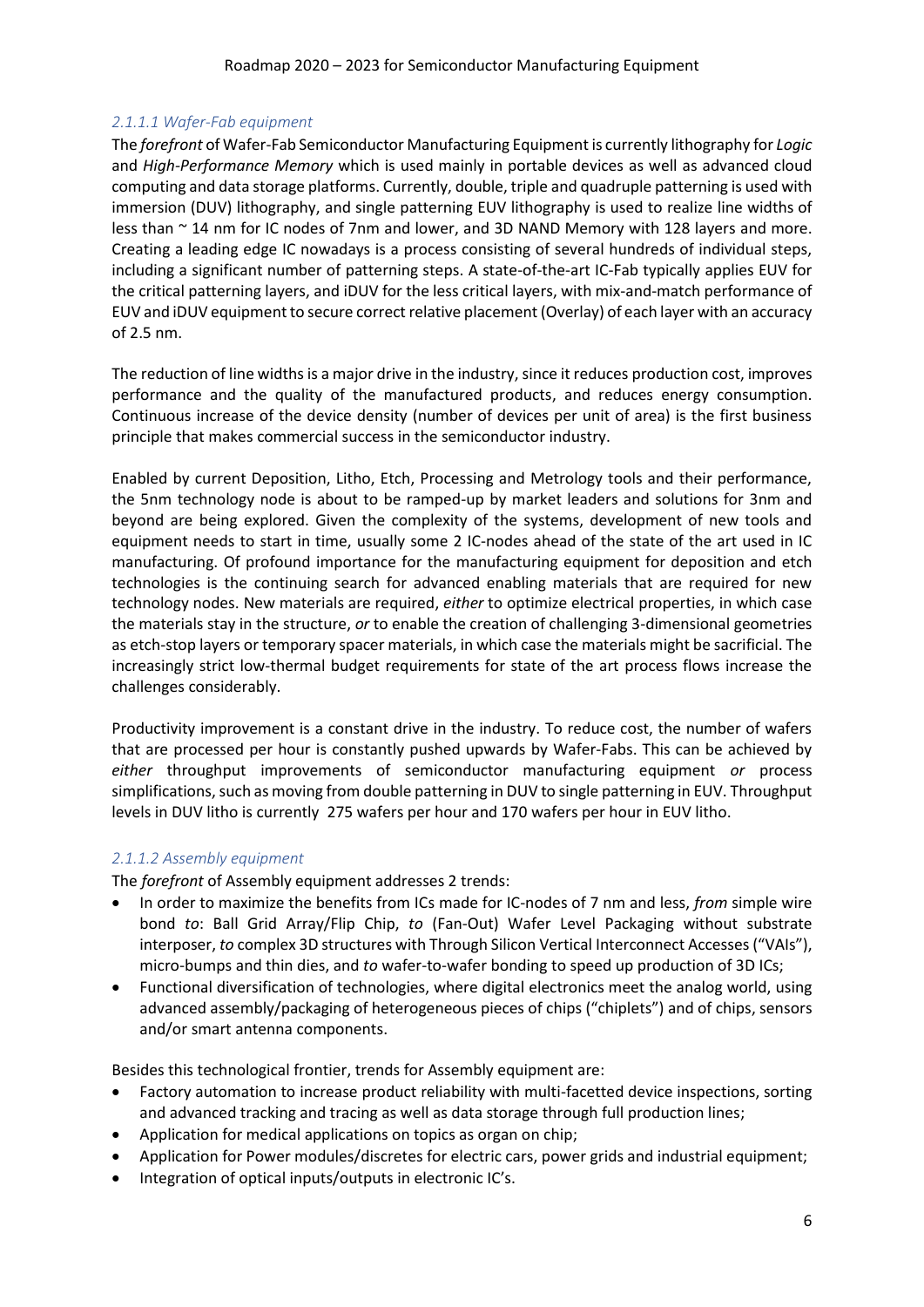## *2.1.1.3 Test Equipment*

The forefront development of Test Equipment is taking place in Japan and the USA. In the Netherlands there are a few companies contributing to this Test Equipment market, like:

- BE Precision Technology that designs and manufactures probe-cards which are crucial parts of a wafer test set-up and which are the mechanical interface between a test system and the bondpads on the wafer;
- Salland Engineering that designs and manufactures high quality instruments to upgrade the performance or channel density of automatic test equipment (ATE) and/or Test & Measurement set-ups.<sup>10</sup>

Opportunities for new business development and related R&D may be found in test equipment:

- Needed to enable cost-effective production of 3D ICs using advanced packaging (e.g. using chiplets);
- For special ICs, like with IC-packages with integrated photonics and "lab-on-a-chip".

# <span id="page-6-0"></span>2.1.2 Science & RTOs

## *2.1.2.1 Knowledge and Technologies for Wafer-Fab Equipment*

For the extremely advanced Lithography equipment, beyond-state-of-the art Knowledge and Technologies ("K&T") is generated by many thousands of R&D specialists at ASML and its *industrial/private* partners and suppliers.

For extremely advanced stand-alone Measurements Equipment, beyond-state-of-the art K&T is generated by ThermoFisher and its ecosystem for, e.g., new microscopes (using TEM/STEM/EELS/EDX  $11$ ) for fast, sub nanometric 3D imaging and chemical analysis, and other measurement equipment to enable the development and near line process monitoring for manufacturing of sub-3nm IC-node ICs.

In addition to this private/industrial R&D,

- ARCNL develops, in a PPP, beyond state-of-the-art K&T for Computational Imaging, Contact Dynamics, EUV Generation & Imaging, EUV Photoresists, EUV Plasma Processes, High-Harmonic generation and EUV science, Light-Matter Interaction, Materials & Surface Science for EUV Lithography, Nanolayers, Nano-photochemistry, Nanoscale Imaging and Metrology<sup>12</sup>.
- TNO develops, in PPP's, beyond state-of-the-art K&T for Molecular Contamination Control and enhanced lifetime for EUV optics, particle contamination control for EUV lithography and assembly equipment, opto-mechatronics for new metrology, lithography and sensor concepts, acoustic metrology, Thermal & Flow solutions for iDUV, unique equipment for research and concept qualification, AI for preventive maintenance, architectures for embedded software.
- Universities and other institutes such as TU/e, UTwente, TUDelft, and DIFFER, develop with involvement of private/industrial companies beyond-state-of-the-art K&T on various topics, like:
	- o Mechatronic and related power electronics solutions for wafer stages operating at beyond 30G accelerations in combination with (sub) nanometer level accuracy and precision;
	- o EUV (deformable) optics, optical surfaces and pellicle technology;
	- $\circ$  Flow and temperature solutions for cooling concepts in near vacuum conditions;
	- o Tribology research for e.g. improved understanding of wafer deformations during movements;
	- o New mechanisms and technologies for clean substrate transfer;

<sup>11</sup> (S)TEM = (Scanning) Transmission Electron Microscope, EELS = Electron Energy Loss Spectroscopy, EDX = Energy Dispersive X-ray

 $10$  Several Dutch companies offer test services to the Semiconductor Manufacturing Industry (like Maser Engineering) without manufacturing and sales of test equipment.

<sup>12</sup> <https://arcnl.nl/research>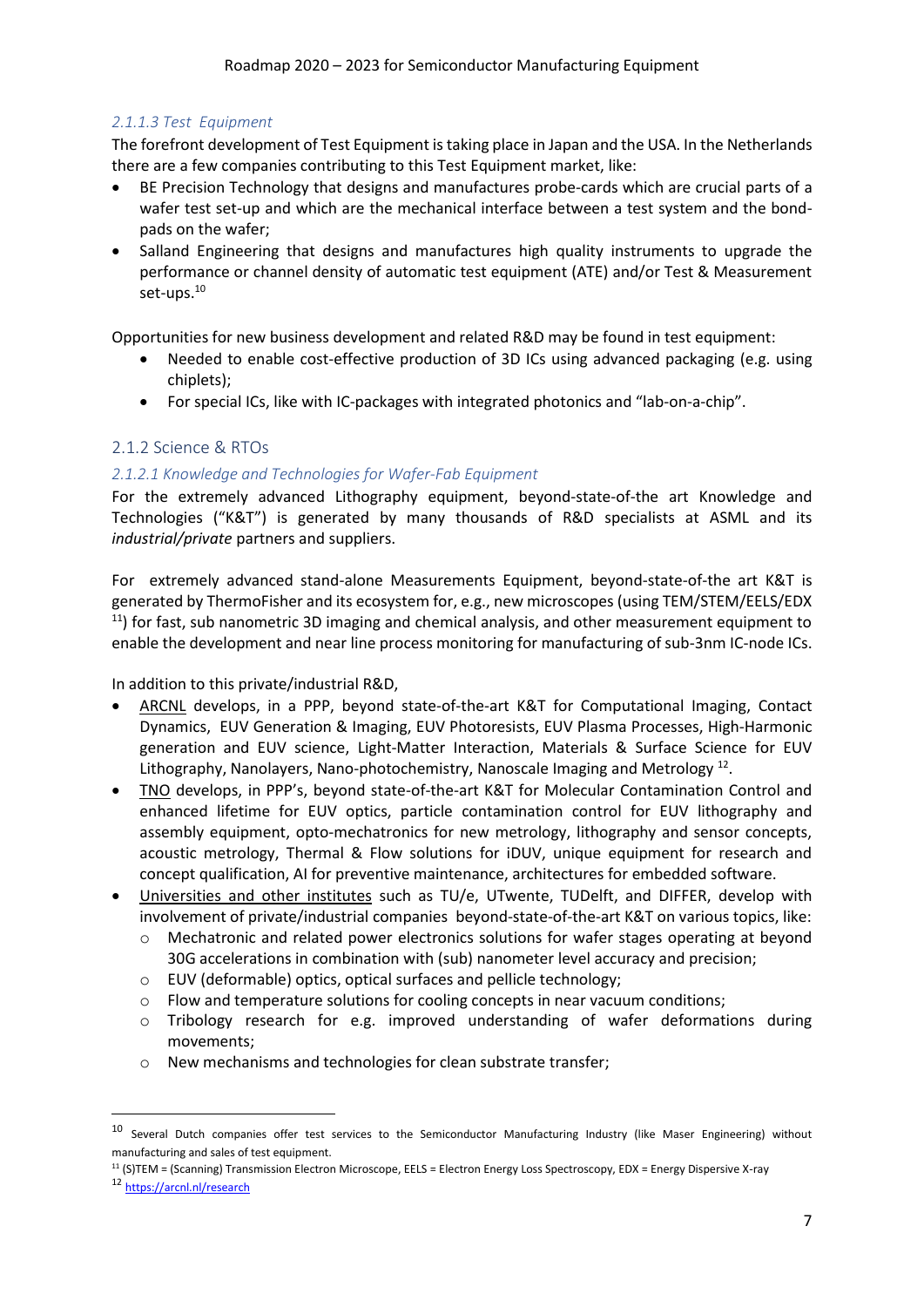- o Models for prediction of particle generation and transport to achieve high levels of cleanliness;
- o Plasma technologies to manage nano contamination in equipment;
- o New metrology and sensor concepts, including realization of test and qualification equipment;
- o Advanced materials, plasma physics and chemistry related to contamination control and behavior of systems in extreme conditions;
- o Machine learning and digital twinning for predictive maintenance to achieve increased availability of equipment:
- o Artificial intelligence, machine learning and other computing methodologies to handle the large big-data volumes produced in Holistic/Computational lithography.

#### *2.1.2.2 Knowledge and Technologies for Assembly Equipment*

For the advanced Packaging Equipment, beyond-state-of-the art, K&T is generated by a few hundred R&D specialists at BESI and its *private/industrial* partners and suppliers to meet the technical challenges as described in Section 2.1.1.2 ("Assembly equipment"). BESI is investigating whether the most advanced packaging with wafer-to-wafer bonding for 3D, fits in its portfolio and what K&T it requires. This could give synergy with ASML and European Foundries for specialty ICs. As of today, PPP projects are done only in European projects that also include universities and RTOs in the Netherlands.

Beyond state-of-the-art K&T also needs to be developed for assembly equipment for new package formats that supports the energy transition. Examples are die attach equipment for Ag- and Cusintering and high volume compound power modules with single or double exposed area's to increase power density.

#### *2.2.2.3 Knowledge and Technologies for Test Equipment*

Several private companies in the Netherlands develop K&I in the field of test equipment (see Section 2.1.1.3 Test Equipment). In addition, beyond state-of-the-art K&I is being developed at universities, for instance at TU Delft on testability of emerging computing paradigms using novel devices, which may become important for novel Test Equipment. 13

## <span id="page-7-0"></span>2.2 Developments in present and future markets and societal themes

The market pull in the past years came primarily from high demands for conventional consumer devices (i.p. Smartphones), related communication networks (4G, 5G) and data centers. The societal challenges as defined by Europe and the Netherlands, are expected to result in *additional* fast-growing markets for Electronic Components and Systems. The societal challenges for the Netherlands are described in the thematic KIA's ("Knowledge and Innovation Agendas"). Examples of the ECS required for the 6 KIAs are given in the next sections  $(3.1.1 - 3.1.6)$  and the Appendix  $(A1 - AA)$ .

### <span id="page-7-1"></span>2.3 Questions and milestones for this roadmap in 2025

#### <span id="page-7-2"></span>2.3.1 Main Questions

1. How to benefit from Public-Private Partnerships (with RVO co-funding<sup>14</sup>) and support of Applied Technology Projects at universities/RTOs (with NWO funding<sup>15</sup>) to keep on pushing the limits of key enabling technologies, resulting in semiconductor manufacturing equipment with a good business case for manufacturers of ECS, in order to respond to the large market pull for innovation?

<sup>13</sup> <https://www.tudelft.nl/ewi/over-de-faculteit/afdelingen/quantum-computer-engineering/computer-engineering/staff/said-hamdioui/>

<sup>14</sup> <https://www.rvo.nl/subsidie-en-financieringswijzer/pps-toeslag-onderzoek-en-innovatie>

<sup>15</sup> <https://www.nwo.nl/onderzoek-en-resultaten/programmas/htsm>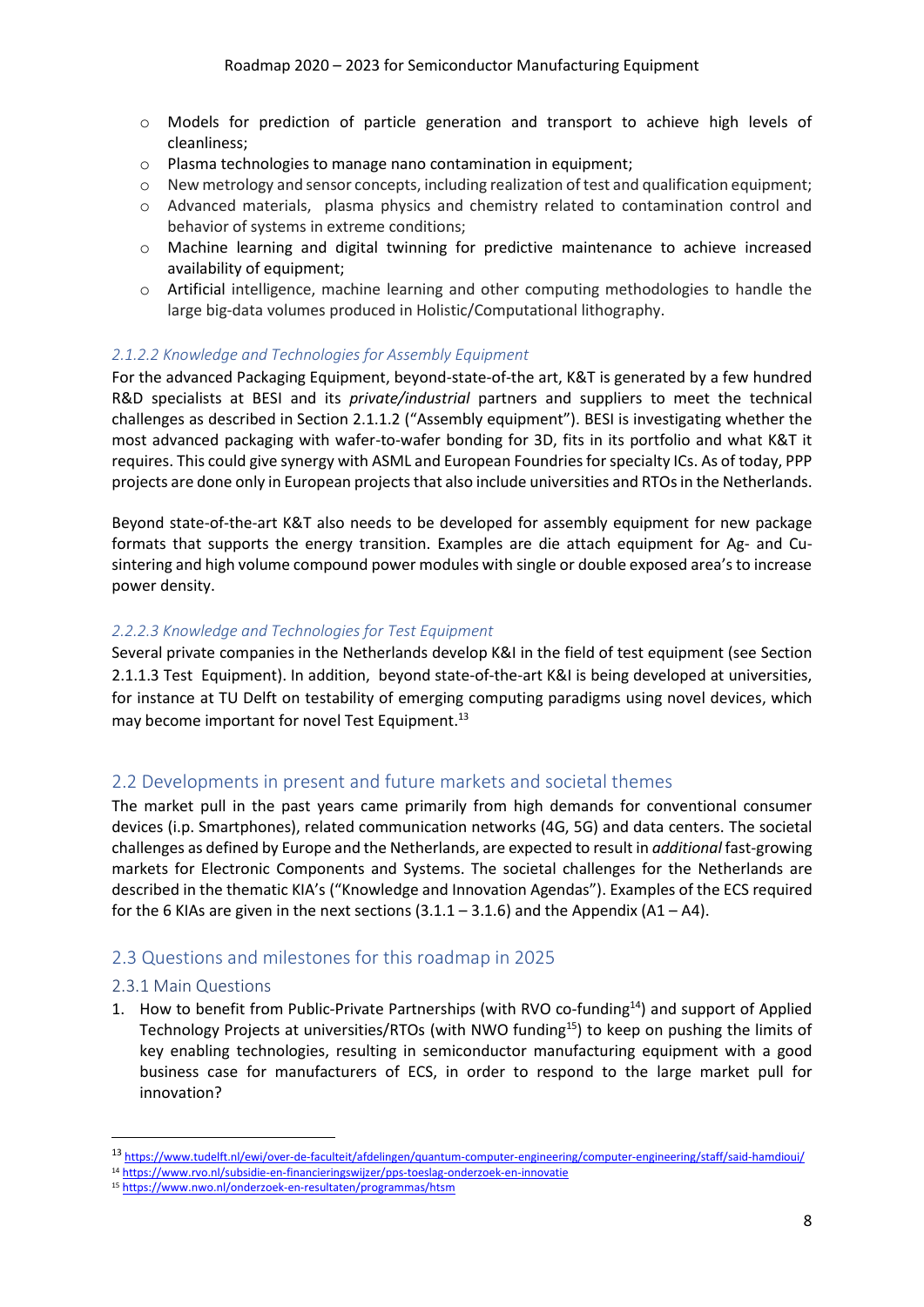- 2. How to ensure that promising ideas, coming out of the societal KIA-1 KIA-4, that benefit from public R&D in the Netherlands, are *not* routinely manufactured in the Far East (at lower cost due to state-aid and/or lower taxes), by simple by-passing the Make Industry in the Netherlands and the EU.<sup>16</sup>
- 3. How to boost involvement of SMEs/start-ups in PPS/TKI-allowance projects in the Netherlands:
	- o Make it less expensive to outsource R&D to universities/RTOs?
	- $\circ$  Somewhat less academic research with long-term objective/deliverables, and more industrial research with long-term objectives but *also* with short-term deliverables?
	- $\circ$  RVO/NWO to address the disproportionally large legal overhead to get PPP projects started, e.g. by introduction of standardized templates for IP agreements?

## <span id="page-8-0"></span>2.3.2 Main Milestones in 2025

- ASML (2025): Holistic Lithography enabling IC nodes below 3 nm IC-node with advanced patterning solutions with competitive wafer throughput, overlay performance and uptime.
- ASMI (2025): The world's lead player supplier for ALD and Epitaxy Equipment with leading technology to create ultra-thin films of exceptional material quality, uniformity and conformality for small geometries (to below 3nm IC node), more complex device structures, new materials and more precise and conformal film deposition. 17
- BESI (2025): Assembly equipment for advanced heterogeneous integration of systems in three dimensional functional packages and seamless integration of the assembly equipment in the automated factory.<sup>18</sup>
- ThermoFisher (2025): near-line TEM for process control and failure analysis for below 3nm ICnode.
- Smaller Dutch Semiconductor Manufacturing Equipment Companies, Contract Development Companies and Contract Manufacturing Companies work towards increased market shares, but did not provide Mail Milestones in 2025.

# <span id="page-8-1"></span>3. Priorities and implementation

# <span id="page-8-2"></span>3.1. Priorities of implementation

Priority of implementation will be given to R&D that fits with the Knowledge and Innovation Agenda **KIA-5** ("Key Technologies") for the Dutch Semiconductor Manufacturing Equipment industry and its ecosystems:

- To realize, defend and extend earning powers and competitive advantages;
- To support the ECS industry to manufacture the (innovative) ECS that are needed to realize solutions to meet the societal challenges in **KIA-1 – KIA-4**.

## <span id="page-8-3"></span>3.1.1 KIA-1: Energy transition and Sustainability<sup>19</sup>

The Semiconductor Manufacturing Equipment sector contributes to the Energy transition and Sustainability by: i) reducing the energy consumption of manufacturing equipment compared to their productive output, ii) enabling minimization of waste, iii) enabling maximization of the value from the materials used and repurposing products across their lifecycle, iv) enabling minimizing of power consumption of ECS, and v) enabling the manufacturing of the innovative ECS required for the energy transition. See Appendix A1 for examples.

<sup>16</sup> <https://www.vdlgroep.com/nl/nieuws/opinieverhaal-chinese-bussen-kosten-banen-in-nederland>

<sup>17</sup> [https://www.asm.com/Downloads/2019\\_ASMI\\_Annual\\_Report.pdf](https://www.asm.com/Downloads/2019_ASMI_Annual_Report.pdf)

<sup>18</sup> [https://www.besi.com/fileadmin/data/Investor\\_Relations/\\_Semi\\_\\_Annual\\_Reports/Annual\\_Report\\_2019.pdf](https://www.besi.com/fileadmin/data/Investor_Relations/_Semi__Annual_Reports/Annual_Report_2019.pdf)

<sup>19</sup> [https://www.topsectoren.nl/innovatie/documenten/publicaties/2019-publicaties/oktober/161019/kia-energietransitie-en](https://www.topsectoren.nl/innovatie/documenten/publicaties/2019-publicaties/oktober/161019/kia-energietransitie-en-duurzaamheid)[duurzaamheid](https://www.topsectoren.nl/innovatie/documenten/publicaties/2019-publicaties/oktober/161019/kia-energietransitie-en-duurzaamheid)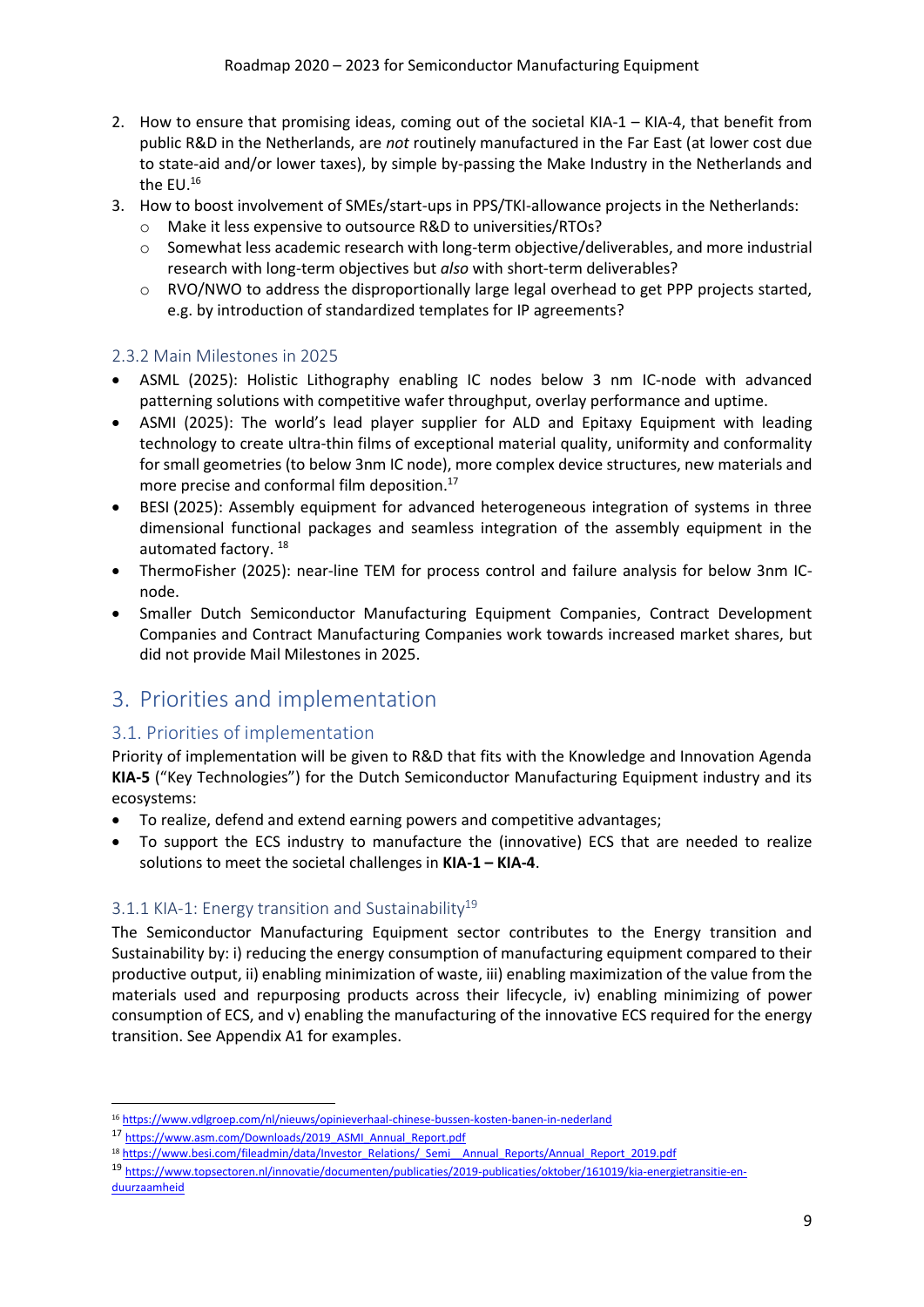### <span id="page-9-0"></span>3.1.2 KIA-2: Agriculture, Water and Food <sup>20</sup>

With a growing world population in combination with restrictions on the use of natural resources, Internet-of-Everything like systems will become vital for the sustainable production, management and consumption of healthy water and food. Semiconductors Manufacturing Equipment will enable many of the required ECS. See Appendix A2 for examples.

### <span id="page-9-1"></span>3.1.3 KIA-3: Health and Care<sup>21</sup>

To addressthe challenge of an ageing population in combination with a trend towards patient tailored medicine, electronics in the health domain is already widespread and expected to increase even further. New advances in Semiconductor Manufacturing Equipment will be essential to enable, with innovative ECS, the paradigm shift *from* large expensive diagnostic and therapeutic equipment *towards* small, disposable, minimal invasive and un-obtrusive diagnostic and therapeutic instruments and tools, and personal health wearables to improve quality of life. Examples are given in Appendix A3.

## <span id="page-9-2"></span>3.1.4 KIA-4: Security<sup>22</sup>

The value chain of electronics in Europe and the Netherlands is currently highly dependent on countries outside of Europe. Keeping a grip on the equipment needed to manufacture electronics can contribute to maintaining digital sovereignty, which in turn safeguards core values such as security and privacy. Examples of the required ECS are given in Appendix A4.

## <span id="page-9-3"></span>3.1.5 KIA-5: Key Technologies<sup>23</sup>

As also indicated in the "Meer Jaren Plan Halfgeleider Fabricage Apparatuur" (MJP-HFA)<sup>24</sup> the Semiconductor Manufacturing Equipment sector drives ground-breaking innovations for:

- High-performance ICs, IC-module-packages and IC-packages on boards;
- Unique value/product propositions, like currently for EUV lithography scanner, and secure ICs/ICpackages for 5G enabling European sovereignty;
- The key technologies distinguished in the MJP HFA:
	- $\circ$  Engineering and fabrication technologies (sensors and actuators, imaging systems, optomechatronics, robotics, high frequency & mixed signal technologies, cyberphysical/embedded systems, digital twinning, prediction systems, model-based design and engineering);
	- o Nanotechnology (Nanoscale devices, Semiconductor devices, Nanomanufacturing, Nanomaterials, nano-contamination control);
	- $\circ$  Digital technologies (artificial intelligence incl. machine and deep learning, big data and data analytics, digital security, high performance computing, real-time embedded software);
	- o Photonics and Light technologies (light/photon generation, propagation, modulation, signal processing, switching, amplification, detection and sensing).

These innovations result in *high-value jobs* <sup>25</sup> in the Dutch manufacturing industry with its suppliers and partners, and in *increased earning powers and competitive advantages*.

<sup>20</sup> <https://www.topsectorwatermaritiem.nl/missie-landbouw-water-en-voedsel/>

<sup>21</sup> <https://www.health-holland.com/public/publications/kia/kennis-en-innovatieagenda-2020-2023-gezondheid-en-zorg.pdf>

<sup>22</sup> [https://www.hollandhightech.nl/sites/www.hollandhightech.nl/files/inline-files/KIA%20Veiligheid%20-](https://www.hollandhightech.nl/sites/www.hollandhightech.nl/files/inline-files/KIA%20Veiligheid%20-%2020191015%20definitief_0.pdf)

[<sup>%2020191015%20</sup>definitief\\_0.pdf](https://www.hollandhightech.nl/sites/www.hollandhightech.nl/files/inline-files/KIA%20Veiligheid%20-%2020191015%20definitief_0.pdf)

<sup>23</sup> [https://www.hollandhightech.nl/sites/www.hollandhightech.nl/files/inline-files/20191015%20KIA-ST\\_1.pdf](https://www.hollandhightech.nl/sites/www.hollandhightech.nl/files/inline-files/20191015%20KIA-ST_1.pdf)

<sup>24</sup> [https://www.hollandhightech.nl/sites/www.hollandhightech.nl/files/inline-](https://www.hollandhightech.nl/sites/www.hollandhightech.nl/files/inline-files/25%20MJP%20Halfgeleider%20Fabricage%20Apparatuur%20final%20_28Mei2019.pdf)

[files/25%20MJP%20Halfgeleider%20Fabricage%20Apparatuur%20final%20\\_28Mei2019.pdf](https://www.hollandhightech.nl/sites/www.hollandhightech.nl/files/inline-files/25%20MJP%20Halfgeleider%20Fabricage%20Apparatuur%20final%20_28Mei2019.pdf)

 $25$  As an example: ASML had by the end of 2019 more than 10000 highly-educated technical employees in the Netherlands working in R&D.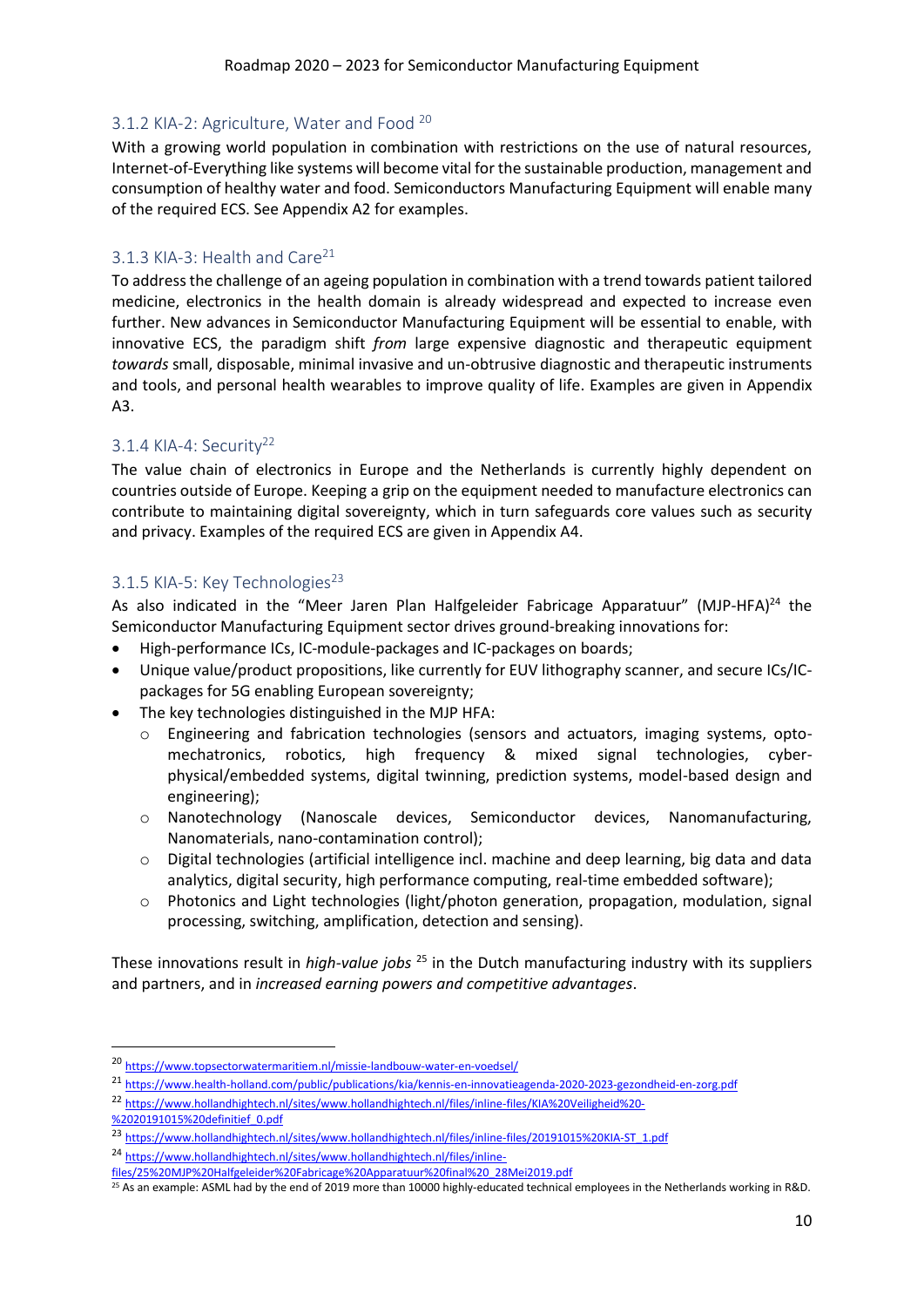## <span id="page-10-0"></span>3.1.6 KIA-6: Social Earning Capacity<sup>26</sup>

The focus of this KIA is on understanding and supporting the accelerated diffusion of innovations for social challenges in KIA1 – KIA5 (through upscaling / roll-out). Given i) the strong market pull of *both* innovative ECS *and* Semiconductor Manufacturing Equipment needed for innovative ECS, (ii) the excellent innovation track-record of the Semiconductor Manufacturing Equipment industry, and (iii) the rapid market acceptation of innovative ECS, this KIA-6 is off less importance for this Roadmap.

# <span id="page-10-1"></span>3.2 Implementation of this roadmap in public-private partnerships and ecosystems

Implementation of the roadmap will be done in Public Private Partnerships PPPs. PPPs typically consist of Large Enterprises, Small & Medium Enterprises ("SMEs"), Research Institutes an (Technical) Universities. SMEs are involved *both* as suppliers to the Large Enterprises *and* as suppliers in the Equipment Markets. The process followed in creating and maintaining this roadmap is described in section 4.2.

### Developments will address:

1. Wafer-Fab Equipment

- Lithography systems for advanced Systems-in-Chip. in particular (D) UV (Deep Ultra Violet) and EUV (Extreme Ultra Violet) technology, with associated light sources, optics, sensors, electro-mechanics, vacuum technology (for EUV), temperature stabilization, embedded software, multi e-beam inspection technology and advanced computational lithography software.
- Equipment for manufacturing new materials for nano-structuring technologies, such as for substrate, resist, chemical gases, shielding membranes.
- Equipment for manufacturing thin films, via deposition, diffusion, temperature treatments, etching with the associated factory infrastructure.
- Equipment for wafer processing (cutting, etching, polishing, cleaning, epitaxial deposition, thinning and making alignment marks with a laser.
- Equipment for Minimalfab for "More-than-Moore" ICs using 12.5 mm wafers in sealed cassettes without the need for a clean room.<sup>27</sup>
- Equipment for manufacturing of existing and new technologies for diversified ICs, such as ICs with integrated photonics<sup>28</sup>, and "lab-on-a-chip" typically using special microelectromechanical systems (MEMS) devices. 29 30
- Equipment for nanometer scale characterization with scanning probe, electron beam, X-ray, EUV and acoustic methods for determining geometric, thermal, electrical and chemical properties (multidimensional and multidomain).
- Multidimensional metrology equipment suitable for 3D extensions of the devices.
- 2. Assembly Equipment
	- Equipment for heterogeneous integration enabling System-in-Package (as described in Section 2.1.1.2 Assembly equipment).
	- Equipment for wafer level packaging of Exposed die Molded UnderFill (MUF).
	- Equipment to manufacture three dimensional functional packages in which the package geometry has additional functions/requirements, next to protecting the electronic device.
	- Equipment for assembly of integrated photonics and of other emerging new technologies, like arrays of capacitive micromachined ultrasonic transducers.

<sup>26</sup>

[https://assets.ctfassets.net/h0msiyds6poj/2AizvwNZIuU4WFDFsJPmOj/9dcb78cc25317f47c16c1a5c69ae8c34/KIA\\_Maatschappelijk\\_Verdi](https://assets.ctfassets.net/h0msiyds6poj/2AizvwNZIuU4WFDFsJPmOj/9dcb78cc25317f47c16c1a5c69ae8c34/KIA_Maatschappelijk_Verdienvermogen__volledig__20191024.pdf) [envermogen\\_\\_volledig\\_\\_20191024.pdf](https://assets.ctfassets.net/h0msiyds6poj/2AizvwNZIuU4WFDFsJPmOj/9dcb78cc25317f47c16c1a5c69ae8c34/KIA_Maatschappelijk_Verdienvermogen__volledig__20191024.pdf)

<sup>&</sup>lt;sup>27</sup> <https://bits-chips.nl/artikel/dutch-semicon-ecosystem-is-introduced-to-minimal-fab/>

<sup>28</sup> <https://www.tue.nl/en/research/research-areas/integrated-photonics/>

<sup>29</sup> <https://www.utwente.nl/en/education/master/programmes/electrical-engineering/specialisation/lab-on-a-chip-systems/>

<sup>30</sup> <https://en.wikipedia.org/wiki/Lab-on-a-chip>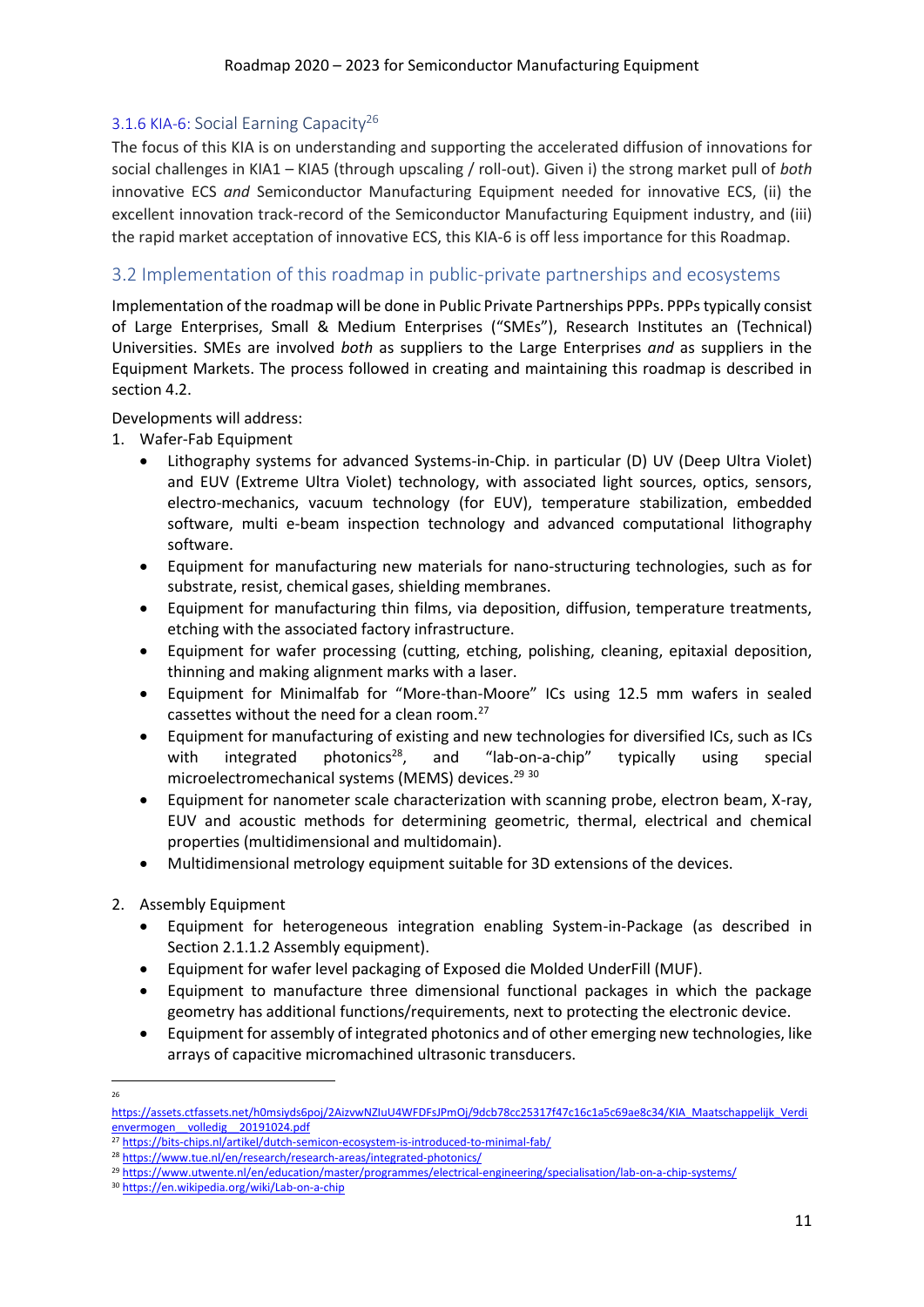- Equipment to increase the reliability of processed devices by inspection, sorting and providing detailed process data on the device level (track & trace), as well as machine level (big data).
- 3. Test Equipment
	- See Section 2.1.1.3.

# <span id="page-11-0"></span>3.3 Reference to MJP's in KIA Key Technologies<sup>31</sup>

The following MJPs have strong ties to the Semiconductor Manufacturing Equipment roadmap:

- 25. Halfgeleider Fabricage Apparatuur;
- 90. ARCNL;
- 09. Nano-contamination control;
- 48. AI enabled Electronic Components & Systems;
- 26. Systeemarchitectuur en Systeemintegratie;
- 34. Meer Jaren Programma Smart Industry.

These MJPs address competitive power and earning power for companies in the Netherlands and also have as explicit objective to use:

- *Either* Public-Private Partnerships (PPS) with as private partners Large Enterprises, Small and Medium Enterprises and start-ups of which at least one has committed budget, resulting in PPS/TKI allowance by RVO or European/National subsidies by RVO/EU;
- *Or* in-kind/in-cash contributions by private enterprises to PhD projects at universities, under the condition that NWO allocates budget to this.

# <span id="page-11-1"></span>3.4 Linkage with other innovation instruments (e.g., public purchasing and risk investment

As of today, there is no linkage with public purchasing and risk investment, but this is expected to come in view of the societal challenges in the KIAs.

# <span id="page-11-2"></span>3.5 Collaboration in, and leverage with, European and multi-national policies and programs

The R&D done in the context of the HTSM roadmap for Semiconductor Manufacturing Equipment:

- Leverages the PPP-Clusters: ECSEL, PENTA, ITEA3, EUREKA, Dutch Programs for PPS/TKI and TTW (Applied Technical Research) for HTSM;
- Leverages the Strategic Research and Innovation Agenda for ECS with a full chapter devoted to Semiconductor Manufacturing Equipment;<sup>32</sup>
- Is done in cooperation with Dutch companies, RTOs and universities in European Horizon 2020 Cooperation Projects;
- Is supporting the establishment of a new European PPP "Key Digital Technologies" as intended successor of the ECSEL JU for which the last call was in 2020;<sup>33</sup>
- Will be done in collaboration with Dutch companies, RTOs and universities in the context of the new Horizon Europe Program that is planned to start in 2021.

# <span id="page-11-3"></span>4. Partners and process

<span id="page-11-4"></span>4.1 Partners in this roadmap from industry, science, departments, regions and cities

• Science and RTOs: ARCNL, TNO (i.p. in Delft and Eindhoven), TUD, TU/e, UTwente, DIFFER, CITC.

<sup>31</sup> <https://www.hollandhightech.nl/kia-sleuteltechnologieen>

<sup>32</sup> [https://aeneas-office.org/wp-content/uploads/2020/01/ECS-SRA2020\\_L.pdf](https://aeneas-office.org/wp-content/uploads/2020/01/ECS-SRA2020_L.pdf)

<sup>33</sup> [https://ec.europa.eu/research/pdf/horizon-europe/ec\\_rtd\\_orientations-towards-the-strategic-planning.pdf](https://ec.europa.eu/research/pdf/horizon-europe/ec_rtd_orientations-towards-the-strategic-planning.pdf)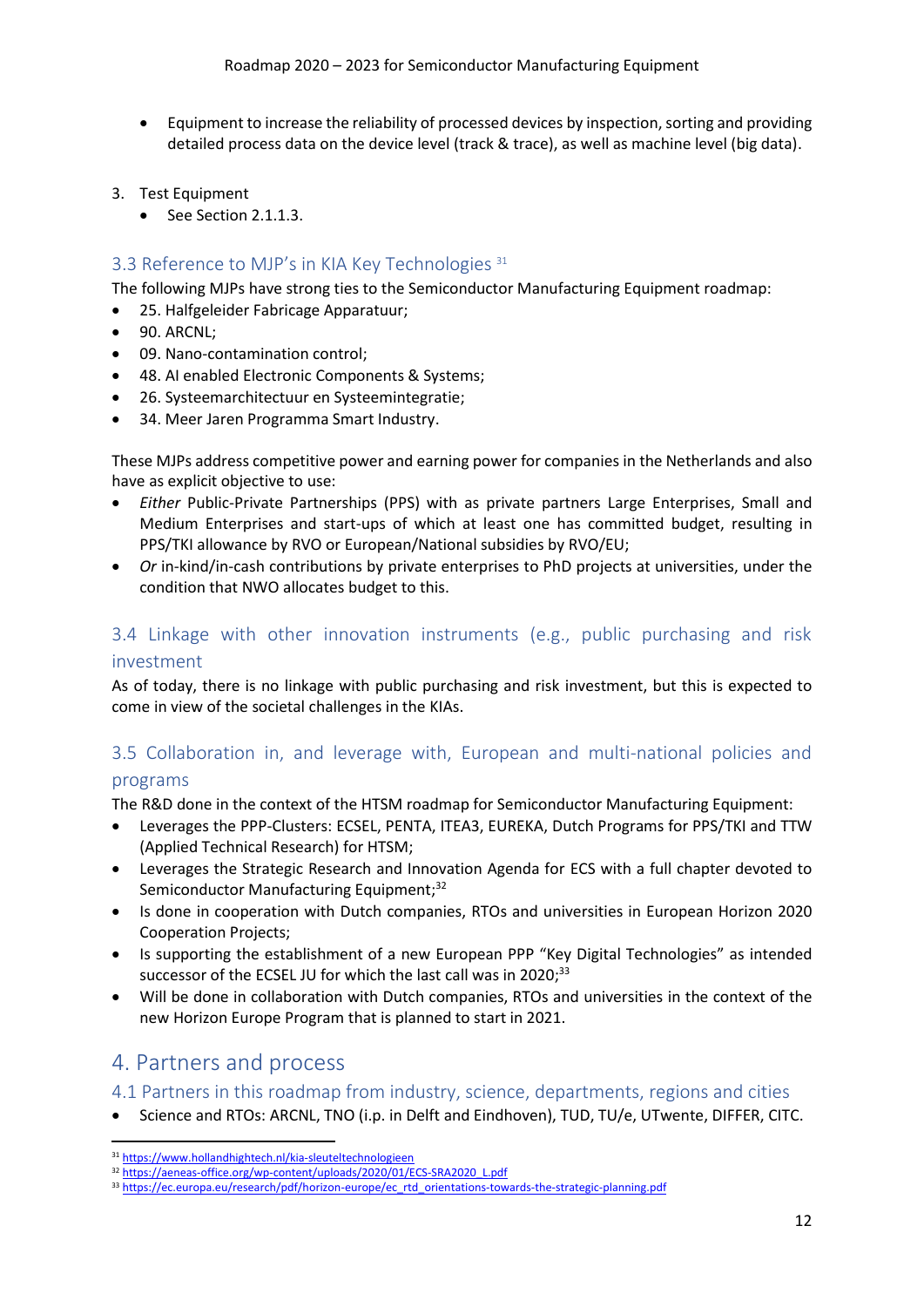- Public Organizations: The Netherlands: EZK, RVO, NWO, ..
- Europe: European Commission (for Horizon 2020, Interreg, Eureka with countries, upcoming Horizon Europe).
- Regions: Brainport Eindhoven, Brabantse Ontwikkelings Maatschappij, Provincie Noord Holland
- Cities: Amsterdam (ARCNL), Eindhoven.
- Industry / Private Parties in the Netherlands with activities related to this roadmap (like ASM International, ASML, Besi, Boschman, Bronkhorst High-Tech, Demcon, Domicro, Frencken, Heinmade, IBS Precision Engineering, KMWE, Kulicke & Soffa Liteq, Malvern Panalytical, MI-Partners, Nearfield Instruments, Nedinsco, Nexperia, Omron, Prodrive, Reden, SIOUX, Solmates, Solutions on Silicon, Technolution, Tegema, ThermoFischer, Trymax, VDL ETG).

## <span id="page-12-0"></span>4.2 Process followed in creating and maintaining this roadmap (with role of SME)

On the basis of *new* concepts and ideas with low TRL (1-3), with as objective to increase TRL to 6-7 (so ready for product development).<sup>34</sup> Idea selection will be based on the expected power to offer solutions for the elimination of technical bottlenecks for:

- Continued IC-shrink and resulting improvement of performance and ("More Moore");
- For enlargement of functionality for (shrinked) ICs and IC-packages("More-than-Moore");
- Acceleration of manufacturing.

Starting points will be ideas coming from private R&D (Large Enterprises, Small and Medium Enterprises, Startups), Research Institutes (ARCNL, TNO, DIFFER, …) and (Technical) Universities. End points are culminating in (European) pilot lines for manufacturing of electronics, to offer excellent opportunities for innovative new equipment to prove its value in industrially relevant conditions (TRL 6-7).

<sup>34</sup> [https://ec.europa.eu/research/participants/data/ref/h2020/wp/2014\\_2015/annexes/h2020-wp1415-annex-g-trl\\_en.pdf](https://ec.europa.eu/research/participants/data/ref/h2020/wp/2014_2015/annexes/h2020-wp1415-annex-g-trl_en.pdf)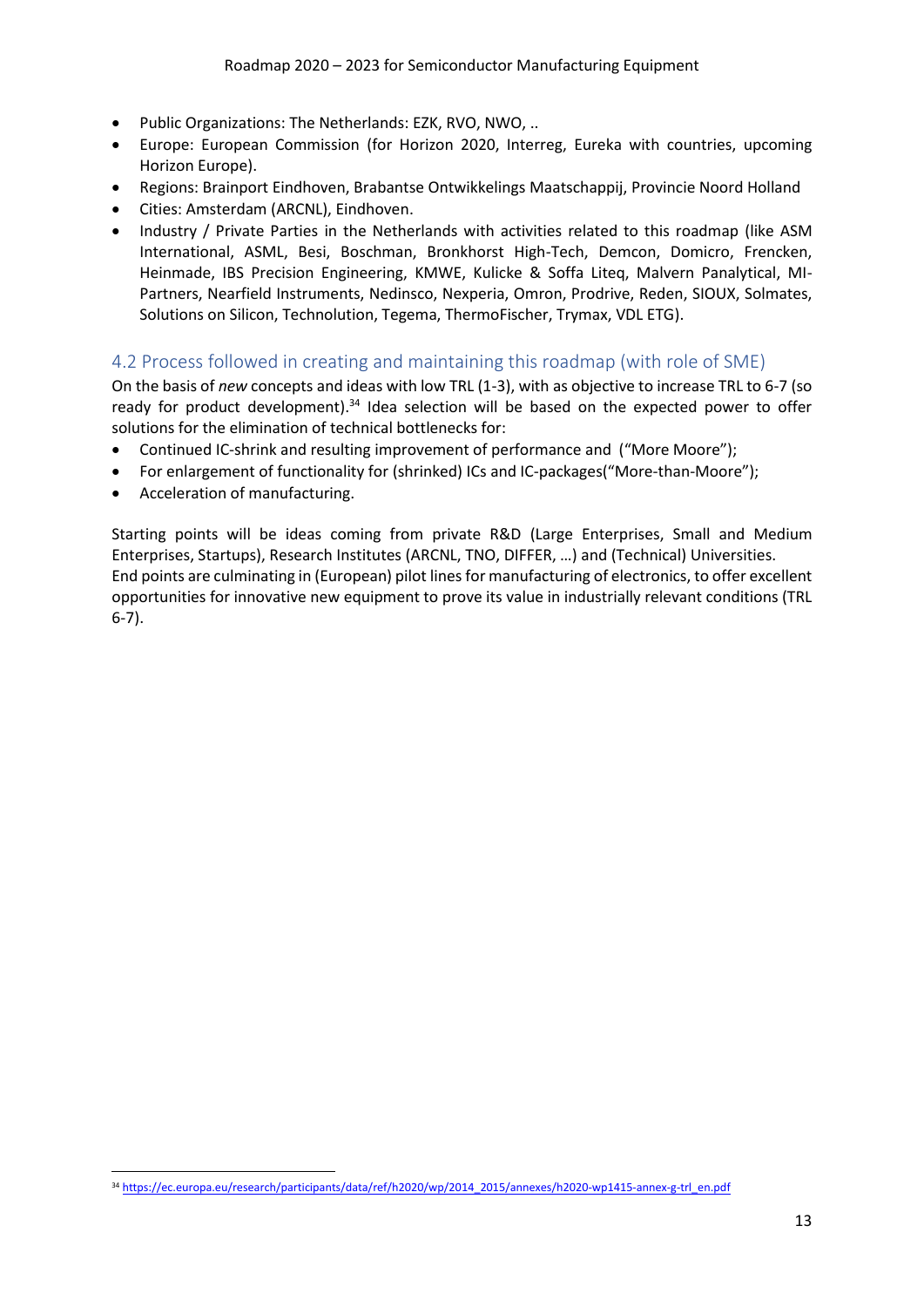# <span id="page-13-0"></span>5. Investments

| Roadmap                                 | 2020         | 2021         | 2022         | 2023         |
|-----------------------------------------|--------------|--------------|--------------|--------------|
|                                         | <b>MEuro</b> | <b>MEuro</b> | <b>MEuro</b> | <b>MEuro</b> |
| Industry                                | 45.0         | 45.0         | 44.6         | 44.1         |
| TNO/ARCNL                               | 6.6          | 6.6          | 7.1          | 7.1          |
| <b>CTIC</b>                             | 1.0          | 2.0          | 3.0          | 5.0          |
| <b>NLR</b>                              |              |              |              |              |
| <b>NWO</b>                              |              |              |              |              |
| Universities                            | 4.3          | 4.3          | 4.3          | 4.3          |
| Departments and regions (excluding TKI) |              |              |              |              |
| <b>Grand total</b>                      | 56.8         | 57.9         | 59.0         | 60.5         |
|                                         |              |              |              |              |
| European programs within roadmap        | 2020         | 2021         | 2022         | 2023         |
|                                         | <b>MEuro</b> | <b>MEuro</b> | <b>MEuro</b> | <b>MEuro</b> |
| Industry                                | 34.7         | 34.8         | 34.3         | 33.8         |
| TNO/ARCNL                               | 2.1          | 2.1          | 2.1          | 2.1          |
| <b>CTIC</b>                             |              |              |              |              |
| <b>NLR</b>                              |              |              |              |              |
| <b>NWO</b>                              |              |              |              |              |
| Universities                            | 4.3          | 4.3          | 4.3          | 4.3          |
| EZK co-financing of European programs   | 8.3          | 8.3          | 8.2          | 8.1          |
| <b>European Commission co-financing</b> | 8.3          | 8.3          | 8.1          | 8.1          |
| <b>Grand total</b>                      | 57.7         | 57.7         | 57.0         | 56.4         |
|                                         |              |              |              |              |
| <b>R&amp;D in NL-only PPPs</b>          | 2020         | 2021         | 2022         | 2023         |
|                                         | <b>MEuro</b> | <b>MEuro</b> | <b>MEuro</b> | <b>MEuro</b> |
| Industry                                | 10.3         | 10.2         | 10.4         | 10.3         |
| <b>TNO</b>                              | 4.5          | 4.5          | 5.0          | 5.0          |
| <b>CITC</b>                             | $1.0$        | 2.0          | 3.0          | 5.0          |
| <b>NLR</b>                              |              |              |              |              |
| <b>NWO</b>                              |              |              |              |              |
| Universities                            |              |              |              |              |
| Departments and regions (excluding TKI) |              |              |              |              |
| <b>Grand total</b>                      | 15.8         | 16.7         | 18.4         | 20.3         |

*Figure 3: R&D in public-private partnership, including contract research; all numbers are in million euro. Upper table: Investments in all PPPs, excl. co-funding by EZK/NL for European Programs Middle table: R&D investments in the PPPs enabled by the Horizon2020/ECSEL program.<sup>35</sup> Lower table: NL-only investments for R&D in public-private partnership, including contract research (in-cash plus in-kind contribution). 36*

The lower table was added in order to make transparent that National PPPs get significantly less investments than European PPPs, which led to the contents in Section 2.3.1 (Main Questions). In the past years, PPP investments for European project for Semiconductor Manufacturing Equipment have diminished due to reduction of maximum public (EU/NL) co-funding per project. Looking forward to 2021-2023, due to the change toward societal mission oriented public funding in the EU and the Netherlands, the estimated investments in this roadmap are conditional to continuation of sufficient public support to PPPs for Semiconductor Manufacturing Equipment.

<sup>&</sup>lt;sup>35</sup> The values were estimated by using the combined European PPP ecosystems of ASML and ThermoFisher, and by using the investment data of BESI, ASMI, Boschman and KMWE.

<sup>&</sup>lt;sup>36</sup> The lower table includes investment data from the parties have shared these data ( $\approx$  40% of those asked).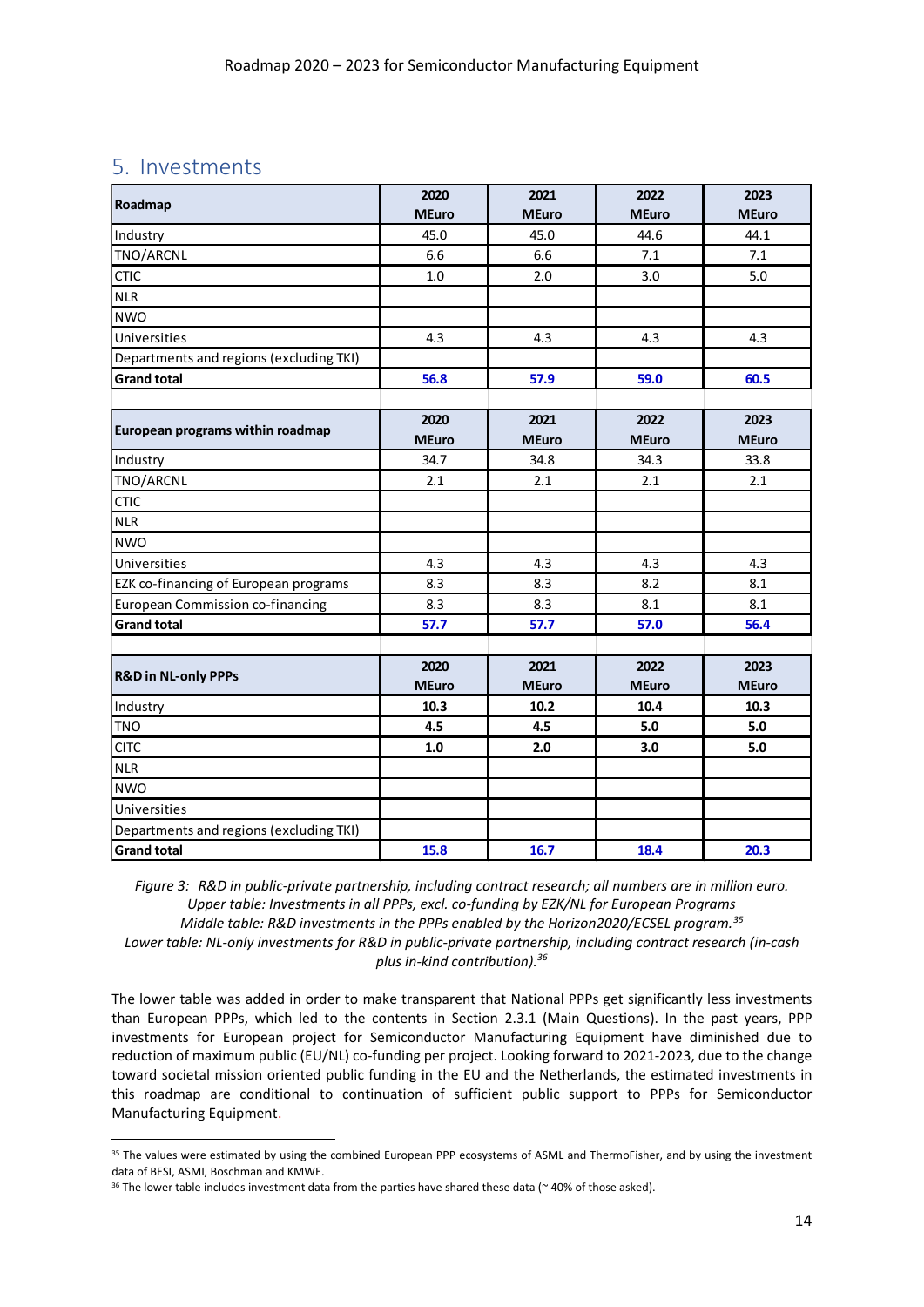# <span id="page-14-0"></span>Appendix: Examples of ECS required for KIAs 1-4

# <span id="page-14-1"></span>A1 KIA-1: Energy transition and Sustainability<sup>37</sup>

Semiconductor Manufacturing Equipment enables manufacturing of Electronic Components and Systems ("ECS") required for the energy transition. Some examples are:

- Smart power electronics to enable efficient energy conversion and storage systems such as electric drives, heat pumps, electrolysers, fuel cells, batteries;
- Energy management systems controlling renewable generation, conversion & storage, on-site, in district and community grids, in regional distribution grids and by securing cross-regional transmission infrastructure, with integrated photonics enabling reliable, secure and low latency network control in future energy systems;
- Equipment (incl. for Augmented Reality) enabling remote working/meetings/education with lowpower high-performance chips thereby reducing energy consumption and CO2 emission;
- High voltage applications in electric cars and windmills;
- Large area electronics of solar cells;
- Electronics for Electric Cars;
- Photonic components for low-power connections in data-centers;
- High-performance logic to enable advanced software for climate models using big-data.

# <span id="page-14-2"></span>A2 KIA-2: Agriculture, Water and Food 38

Semiconductor Manufacturing Equipment will enable the required Electronic Components and Systems for:

- Food security and sustainable circular production, to ensure animal and plant health by means of innovative interoperable farming systems (including end-to-end food supply chain), and new management systems to offer to consumers better food information (including country of origin, nutritional value, and environmental footprint);
- Water resource management, to ensure access to healthy water in rural and urban areas by introducing i) smart sensors-based solution for water quality monitoring, ii) new technologies to allow smart water treatments fostering circular use of water, and iii) smart systems for flood and irrigation management;
- Environment protection to monitor, report, prevent and remediate air and soil pollution and waste, and to contribute to achieving a circular economy, by introducing advanced sensors and diagnostics for air quality monitoring (indoor, urban and rural) and smart systems to control and prevent greenhouse gas emissions;
- Efficient smart networks for remediation in different ecosystems (water bodies, air, and soil).
- New advanced (bio-)sensors and (bio-)actuators, ubiquitous low-cost direct monitoring of air and water quality (CO2, NOx, CxHy , small particles, …) through on-chip spectrometers and fiber-tip detectors;
- Artificial Intelligence for massive Big-Data-based interoperable systems-of-systems to facilitate evidence-based decisions and expand the capacity to understand and tackle environmental challenges.

# <span id="page-14-3"></span>A3 KIA-3: Health and Care<sup>39</sup>

New advances in Semiconductor Manufacturing Equipment will be essential to tackle with innovative Electronic Components and Systems the bottlenecks in health platforms from (multi) hospital level to personal wearables to improve quality of life. Some examples are:

<sup>37</sup> https://www.topsectoren.nl/innovatie/documenten/publicaties/2019-publicaties/oktober/161019/kia-energietransitie-enduurzaamheid

<sup>38</sup> https://www.topsectorwatermaritiem.nl/missie-landbouw-water-en-voedsel/

<sup>39</sup> https://www.health-holland.com/public/publications/kia/kennis-en-innovatieagenda-2020-2023-gezondheid-en-zorg.pdf